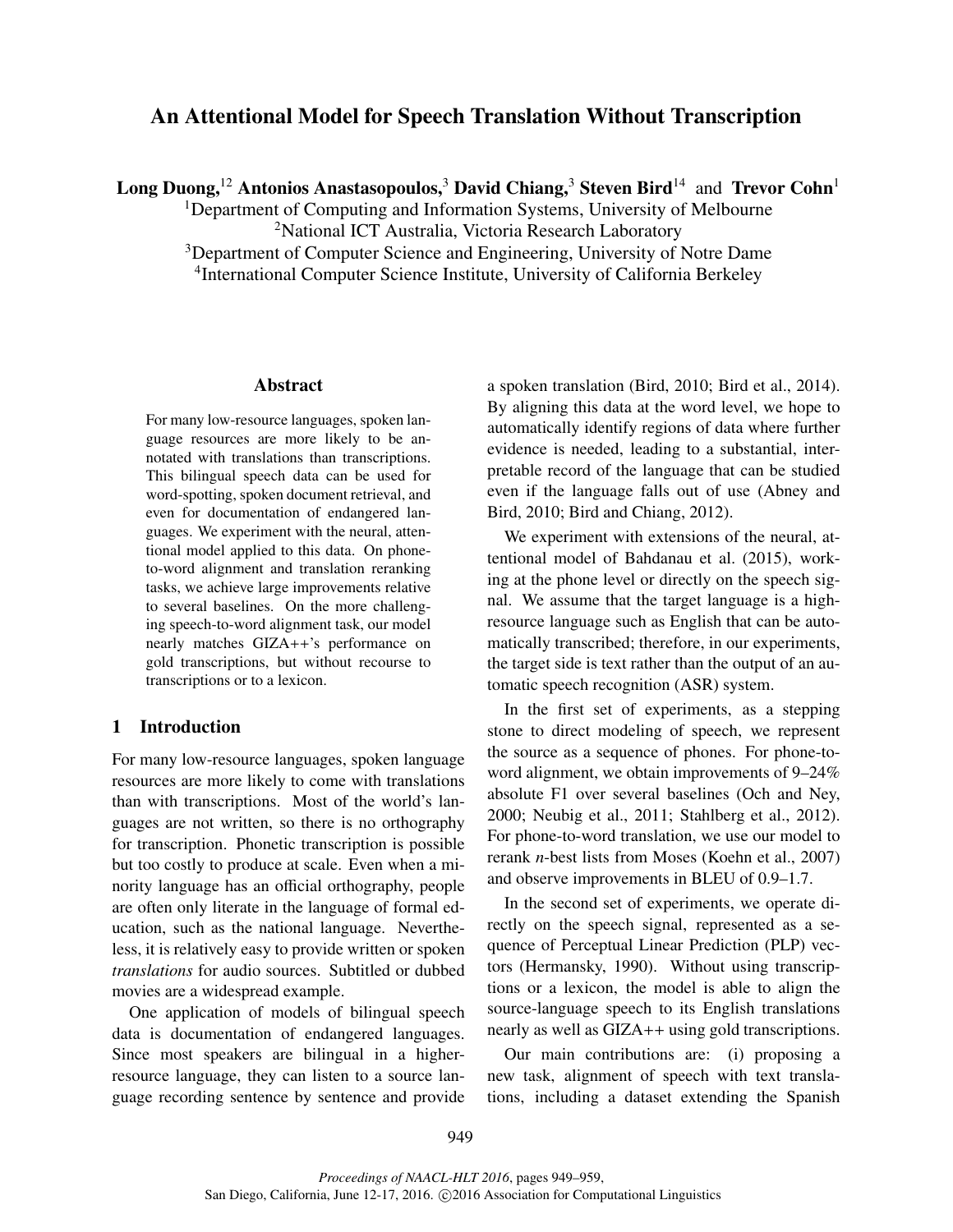Fisher and CALLHOME datasets; (ii) extending the neural, attentional model to outperform existing models at both alignment and translation reranking when working on source-language phones; and (iii) demonstrating the feasibility of alignment directly on source-language speech.

## 2 Background

To our knowledge, there has been relatively little research on models that operate directly on parallel speech. Typically, speech is transcribed into a word sequence or lattice using ASR, or at least a phone sequence or lattice using a phone recognizer. This normally requires manually transcribed data and a pronunciation lexicon, which can be costly to create. Recent work has introduced models that do not require pronunciation lexicons, but train only on speech with text transcriptions (Lee et al., 2013; Maas et al., 2015; Graves et al., 2006). Here, we bypass phonetic transcriptions completely, and rely only on translations.

Such data can be found, for example, in subtitled or dubbed movies. Some specific examples of corpora of parallel speech are the European Parliament Plenary Sessions Corpus (Van den Heuvel et al., 2006), which includes parliamentary speeches in the 21 official EU languages, as well as their interpretation into all the other languages; and the TED Talks Corpus (Cettolo et al., 2012), which provides speech in one language (usually English) together with translations into other languages.

As mentioned in the introduction, a steppingstone to model parallel speech is to assume a recognizer that can produce a phonetic transcription of the source language, then to model the transformation from transcription to translation. We compare against three previous models that can operate on sequences of phones. The first is simply to run GIZA++ (IBM Model 4) on a phonetic transcription (without word boundaries) of the source side. Stahlberg et al. (2012) present a modification of IBM Model 3, named Model 3P, designed specifically for phone-to-word alignment. Finally, pialign (Neubig et al., 2011), an unsupervised model for joint phrase alignment and extraction, has been shown to work well at the character level (Neubig et al., 2012) and extends naturally to work on phones.



Figure 1: The attentional model as applied to our tasks. We consider two types of input: discrete phone input, or continuous audio, represented as PLP vectors at 10ms intervals

# 3 Model

We base our approach on the attentional translation model of Cohn et al. (2016), an extension of Bahdanau et al. (2015) which incorporates more fine grained components of the attention mechanism to mimic the structural biases in standard word based translation models. The attentional model encodes a source as a sequence of vectors, then decodes it to generate the output. At each step, it "attends" to different parts of the encoded sequence. This model has been used for translation, image caption generation, and speech recognition (Luong et al., 2015; Xu et al., 2015; Chorowski et al., 2014; Chorowski et al., 2015). Here, we briefly describe the basic attentional model, following Bahdanau et al. (2015), review the extensions for encoding structural biases (Cohn et al., 2016), and then present our novel means for adapting the approach handle parallel speech.

### 3.1 Base attentional model

The model is shown in Figure 1. The speech signal is represented as a sequence of vectors  $S_1, S_2, \ldots, S_m$ . For the first set of experiments, each  $S_i$  is a 128dimensional vector-space embedding of a phone. For the second set of experiments, each  $S_i$  is the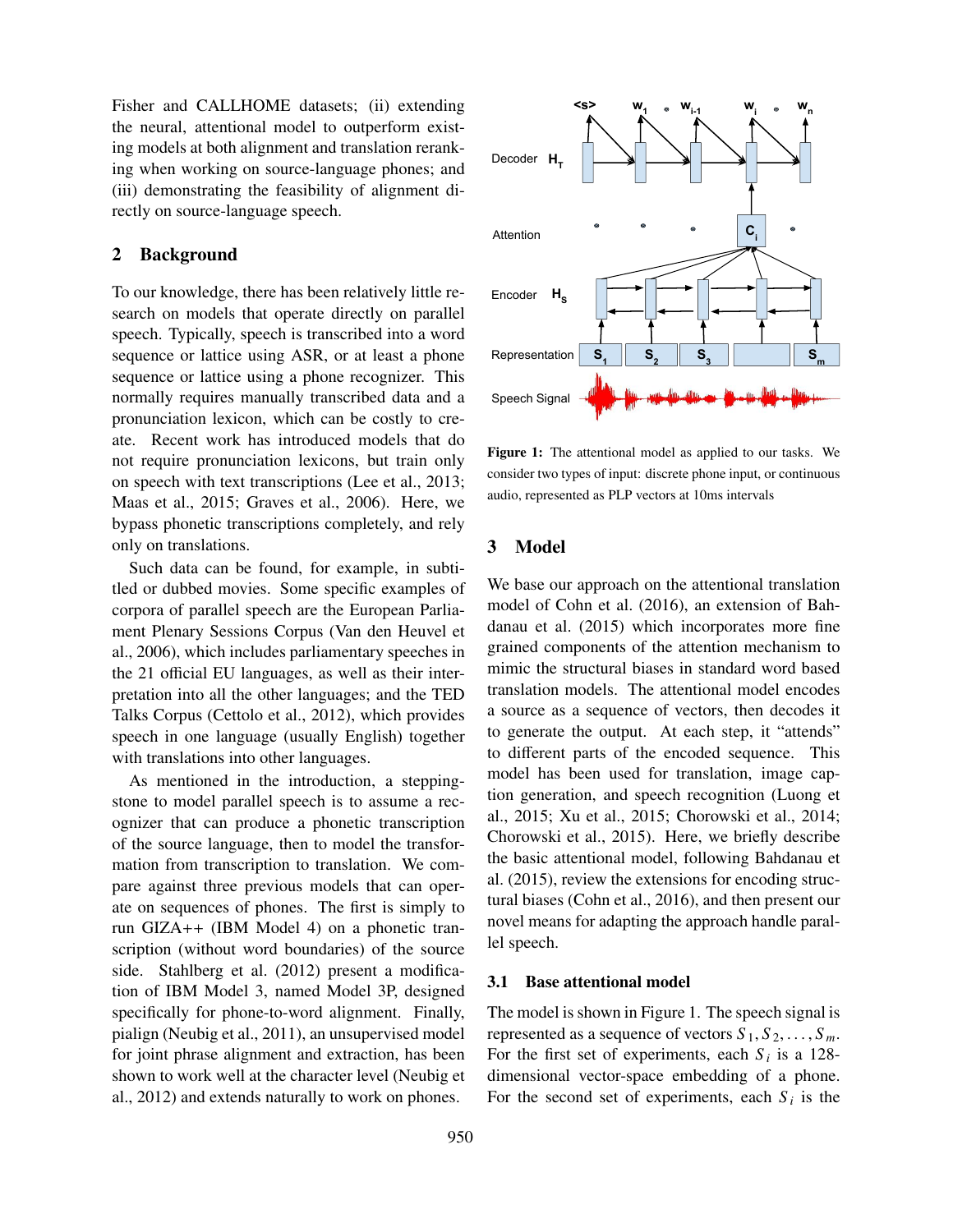39-dimensional PLP vector of a single frame of the speech signal. Our model has two main parts: an encoder and a decoder. For the encoder, we used a bidirectional recurrent neural network (RNN) with Long Short-Term Memory (LSTM) units (Hochreiter and Schmidhuber, 1997); we also tried Gated Recurrent Units (Pezeshki, 2015), with similar results. The source speech signal is encoded as sequence of vectors  $H_S = (H_S^1, H_S^2, \dots, H_S^m)$  where each vector  $H_S^j$ *S*  $(1 \le j \le m)$  is the concatenation of the hidden states of the forward and backward LSTMs at time *j*.

The attention mechanism is added to the model through an alignment matrix  $\alpha \in \mathbb{R}^{n \times m}$ , where *n* is the number of target words. We add  $\langle s \rangle$  and  $\langle s \rangle$ to mark the start and end of the target sentence. The row  $\alpha_i \in \mathbb{R}^m$  shows where the model should attend to when generating target word *w<sup>i</sup>* . Note that  $\sum_{j=1}^{m} \alpha_{ij} = 1$ . The "glimpse" vector *c<sub>i</sub>* of the source when generating  $w_i$  is  $c_i = \sum_j \alpha_{ij} H_S^j$ *S* .

The decoder is another RNN with LSTM units. At each time step, the decoder LSTM receives *c<sup>i</sup>* in addition to the previously-output word. Thus, the hidden state<sup>1</sup> at time  $i$  of the decoder is defined as  $H_T^i = \text{LSTM}(H_T^{i-1}, c_i, w_{i-1})$ , which is used to predict word *w<sup>i</sup>* :

$$
p(w_i \mid w_1 \cdots w_{i-1}, H_S) = \text{softmax}(g(H_T^i)), \quad (1)
$$

where *g* is an affine transformation. We use 128 dimensions for the hidden states and memory cells in both the source and target LSTMs.

We train this model using stochastic gradient descent (SGD) on the negative log-likelihood for 100 epochs. The gradients are rescaled if their L2 norm is greater than 5. We tried Adagrad (Duchi et al., 2011), AdaDelta (Zeiler, 2012), and SGD with momentum (Attoh-Okine, 1999), but found that simple SGD performs best. We implemented dropout (Srivastava et al., 2014) and the local attentional model (Luong et al., 2015), but did not observe any significant improvements.

#### 3.2 Structural bias components

As we are primarily interested in learning accurate alignments (roughly, attention), we include the modelling extensions of Cohn et al. (2016) for incorporating structural biases from word-based translation models into the neural attentional model. As shown later, we observe that including these components result in a substantial improvement in measured alignment quality. We now give a brief overview of these components.

Previous attention. In the basic attentional model, the alignment is calculated based on the source encoding *H<sup>S</sup>* and the previous hidden state  $H_T^{i-1}$  of the target,  $\alpha_i = \text{Attend}(H_T^{i-1}, H_S)$ , where Attend is a function that outputs *m* attention coefficients. This attention mechanism is overly simplistic, in that it is incapable of capturing patterns in the attention over different positions *i*. Recognising and exploiting these kinds of patterns has proven critical in traditional word based models of translation (Brown et al., 1993; Vogel et al., 1996; Dyer et al., 2013). For this reason Cohn et al. (2016) include explicit features encoding structural biases from word based models, namely absolute and relative position, Markov conditioning and fertility:

- 1. previous alignment, α*i*−<sup>1</sup>
- 2. sum of previous alignments,  $\sum_{j=1}^{i-1} \alpha_j$
- 3. source index vector,  $(1, 2, 3, \ldots, m)$ ; and
- 4. target index vector  $(i, i, i, \ldots, i)$ .

These features are concatenated to form a feature matrix  $\beta \in \mathbb{R}^{4 \times m}$ , which are added to the alignment calculation, i.e.,  $\alpha_i = \text{Attention}(H_T^{i-1}, H_S, \beta)$ .

Coverage penalty. The sum over previous alignments feature, described above provides a basic fertility mechanism, however as it operates locally it is only partially effective. To address this, Cohn et al. (2016) propose a global regularisation method for implementing fertility.

Recall that the alignment matrix  $\alpha \in \mathbb{R}^{n \times m}$ , each  $\alpha_i$  is normalized, such that  $\sum_j \alpha_{ij} = 1$ . However, nothing in the model requires that every source element gets used. This is remedied by encouraging the columns of the alignment matrix to also sum to one, that is,  $\sum_i \alpha_{ij} = 1$ . To do so, we add a regularization penalty,  $\lambda \sum_{j=1}^{m} ||\sum_{i=1}^{n} \alpha_{ij} - 1||$ 2  $\frac{2}{2}$  to the objective function where  $\lambda$  controls the regularization strength. We tune  $\lambda$  on the development set and found that  $\lambda = 0.05$  gives the best performance.

<sup>&</sup>lt;sup>1</sup>The LSTM also carries a memory cell, along with the hidden state; we exclude this from the presentation for clarity of notation.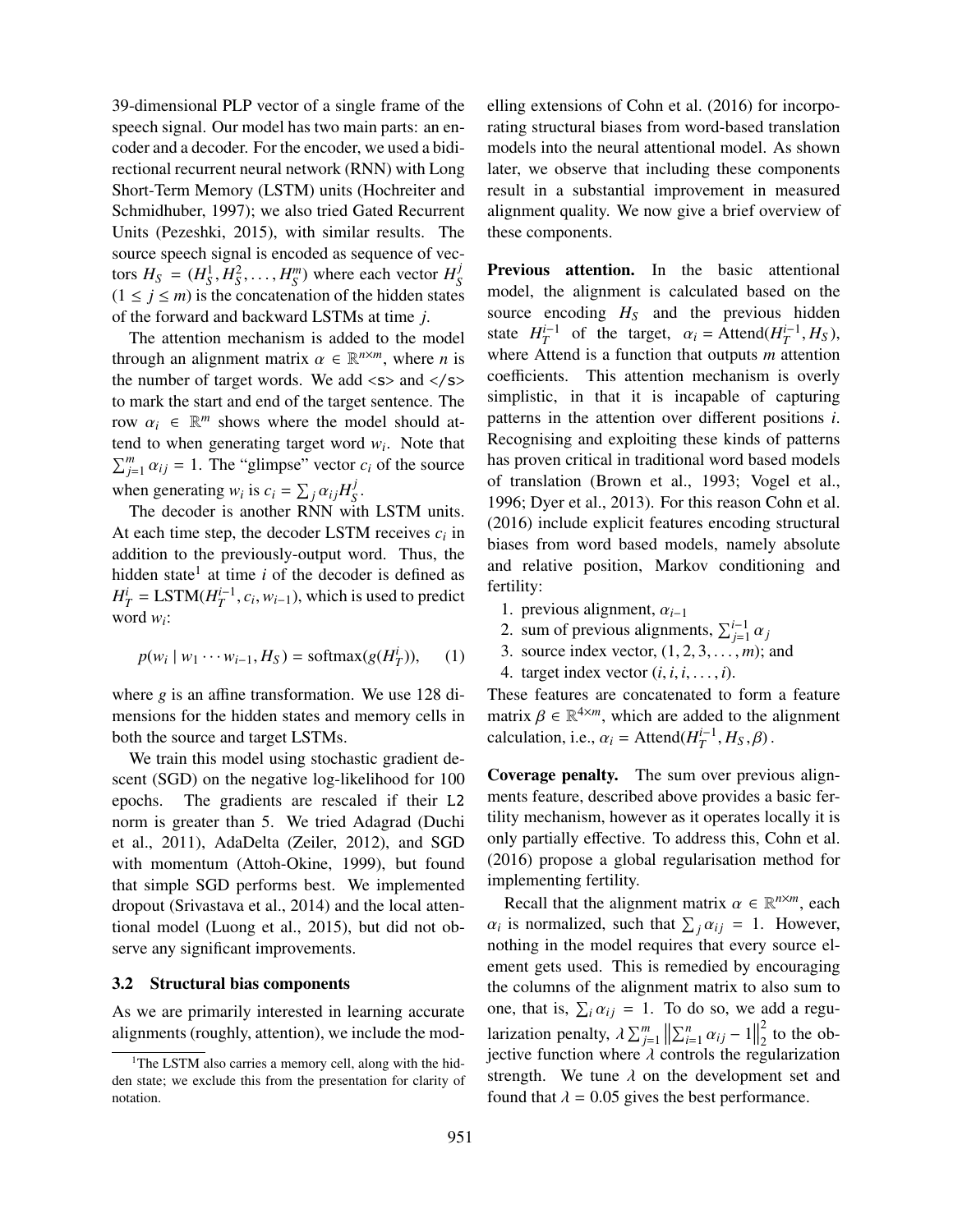

Figure 2: Stacking three layers of LSTM to the source side as in the second set of experiments

# 4 Extensions for Speech

We can easily apply the attentional model to parallel data, where the source side is represented as a sequence of phones. In cases where no annotated data or lexicon are available, we expect it is difficult to obtain phonetic transcriptions. Instead, we would like to work directly with the speech signal. However, dealing with the speech signal is significantly different than the phone representation, and so we need to modify the base attentional model.

## 4.1 Stacked and pyramidal RNNs

Both the encoder and decoder can be made more powerful by stacking several layers of LSTMs (Sutskever et al., 2014). For the first set of experiments below, we stack 4 layers of LSTMs on the target side; further layers did not improve performance on the development set.

For the second set of experiments, we work directly with the speech signal as a sequence of PLP vectors, one per frame. Since the frames begin at 10 millisecond intervals, the sequence can be very long. This makes the model slow to train; in our experiments, it seems not to converge at all. Following Chan et al. (2016), we use RNNs stacked into a pyramidal structure to reduce the size of the source speech representation. As illustrated in Figure 2, we stack 3 layers of bidirectional LSTMs. The first layer is the same as the encoder  $H<sub>S</sub>$  described in Figure 1. The second layer uses every fourth output of the first layer as its input. The third layer selects every other output of the second layer as its input. The attention mechanism is applied only to the top layer. This reduces the size of the alignment matrix by a factor of eight, giving rise to vectors at the top layer representing 80ms intervals, which roughly correspond in duration to input phones.

### 4.2 Alignment smoothing

In most bitexts, source and target sentences have roughly the same length. However, for our task of aligning text and speech where the speech is represented as a sequence of phones or PLP vectors, the source can easily be several times larger than the target. Therefore we expect that a target word will commonly align to a run of several source elements. We want to encourage this behavior by smoothing the alignment matrix.

The easiest way to do this is by post-processing the alignment matrix. We train the model as usual, and then modify the learned alignment matrix  $\alpha$  by averaging each cell over a window,  $\alpha'_{ij} := \frac{1}{3}$  $\frac{1}{3}(\alpha_{i,j-1} +$  $\alpha_{ij} + \alpha_{i,j+1}$ ). The modified alignment matrix,  $\alpha'$ , is only used for generating hard alignments in our alignment evaluation experiments. We can smooth further by changing the computation of  $\alpha_{ij}$  during training. We flatten the softmax by adding a temperature factor,  $T \geq 1$ :

$$
\alpha_{ij} = \frac{\exp(e_{ij}/T)}{\sum_{k} \exp(e_{ik}/T)}
$$

Note that when  $T = 1$  we recover the standard softmax function; we set  $T = 10$  in both experiments.

## 5 Experimental Setup

We work on the Spanish CALLHOME Corpus (LDC96S35), which consists of telephone conversations between Spanish native speakers based in the US and their relatives abroad. While Spanish is not a low-resource language, we pretend that it is by not using any Spanish ASR or resources like transcribed speech or pronunciation lexicons (except in the construction of the "silver" standard for evaluation, described below). We also use the English translations produced by Post et al. (2013).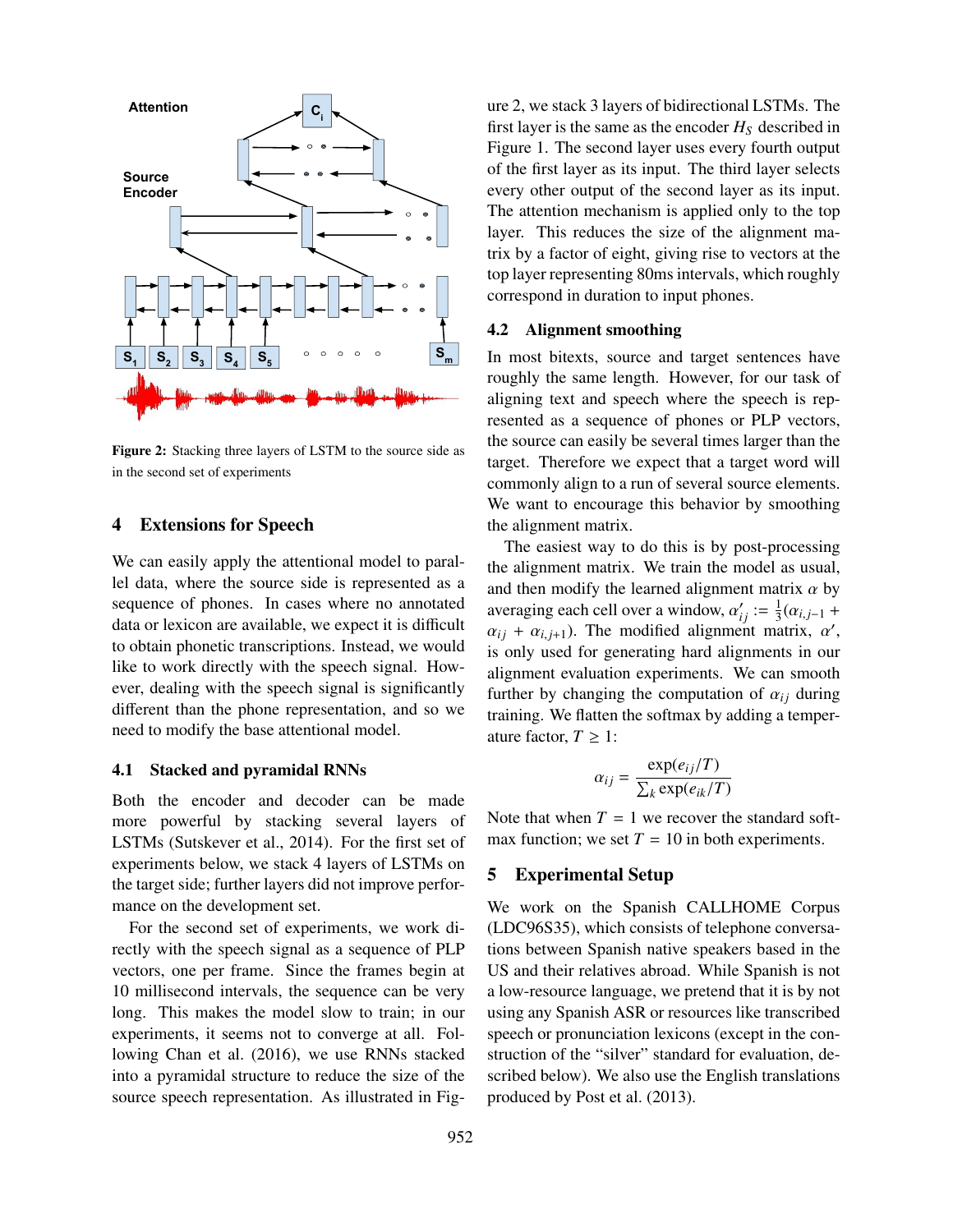We treat the Spanish speech as a sequence of 39 dimensional PLP vectors (order 12 with energy and first and second order delta) encoding the power spectrum of the speech signal. We do not have gold standard alignments between the Spanish speech and English words for evaluation, so we produced "silver" standard alignments. We used a forced aligner (Gorman et al., 2011) to align the speech to its transcription, and GIZA++ with the gdfa symmetrization heuristic (Och and Ney, 2000) to align the Spanish transcription to the English translation. We then combined the two alignments to produce "silver" standard alignments between the Spanish speech and the English words.

Cleaning and splitting the data based on dialogue turns, resulted in a set of 17,532 Spanish utterances from which we selected 250 for development and 500 testing. For each utterance we have the corresponding English translation, and for each word in the translation we have the corresponding span of Spanish speech.

The forced aligner produces the phonetic sequences that correspond to each utterance, which we use later in our first set of experiments as an intermediate representation for the Spanish speech.

In order to evaluate an automatic alignment between the Spanish speech and English translation against the "silver" standard alignment, we compute alignment precision, recall, and F1-score as usual, but on links between Spanish PLP vectors and English words.

# 6 Phone-to-Word Experiments

In our first set of experiments, we represent the source Spanish speech as a sequence of phones. This sets an upper bound for our later experiments working directly on speech.

#### 6.1 Alignment

We compare our model against three baselines: GIZA++, Model 3P, and pialign. For pialign, in order to better accommodate the different phrase lengths of the two alignment sides, we modified the model to allow different parameters for the Poisson distributions for the average phrase length, as well as different null align-

| Model                         | F-score | Λ       |
|-------------------------------|---------|---------|
| $GIZA++$                      | 29.7    | $-13.0$ |
| Model 3P                      | 31.2    | $-11.5$ |
| Pialign (default)             | 42.4    | $-0.3$  |
| Pialign (modified)            | 44.0    | $+1.3$  |
| Base model                    | 42.7    | $+0$    |
| + alignment features          | 46.2    | $+3.5$  |
| + coverage penalty            | 48.6    | $+5.9$  |
| + stacking                    | 46.3    | $+3.6$  |
| + alignment smoothing         | 47.3    | $+4.6$  |
| + alignment/softmax smoothing | 48.2    | $+5.5$  |
| All modifications             | 53.6    | $+10.9$ |

Table 1: On the alignment task, the base model performs much better than GIZA++ and Model 3P, and at roughly the same level as pialign; modifications to the model produce further large improvements. The ∆ column shows the score difference compared with the base model.

ment probabilities for each side.<sup>2</sup> We used the settings -maxsentlen 200 -maxphraselen 20 -avgphraselenF 10 -nullprobF 0.001, improving performance by 1.6% compared with the default setting. For Model 3P, we used the settings -maxFertility 15 -maxWordLength 20, unrestricted max[Src/Trg]SenLen and 10 Model3Iterations. We chose the iteration with the highest score to report as the baseline.

The attentional model produces a soft alignment matrix, whose entries  $\alpha_{ij}$  indicate  $p(s_j | w_i)$  of aligning source phone  $s_j$  to target word  $w_i$ . For evaluation, we need to convert this to a hard alignment that we can compare against the "silver" standard. Since each word is likely to align with several phones, we choose a simple decoding algorithm: for each phone  $s_j$ , pick the word  $w_i$  that maximizes  $p(w_i \mid s_j)$ , where this probability is calculated from alignment matrix  $\alpha$  using Bayes' Rule.

Table 1 shows the results of the alignment experiment. The base attentional model achieved an Fscore of 42.7%, which is much better than GIZA++ and Model 3P (by 13% and 11.5% absolute, respectively) and at roughly the same level as pialign. Adding our various modifications one at a time

 $2$ Our modifications have been submitted to the pialign project.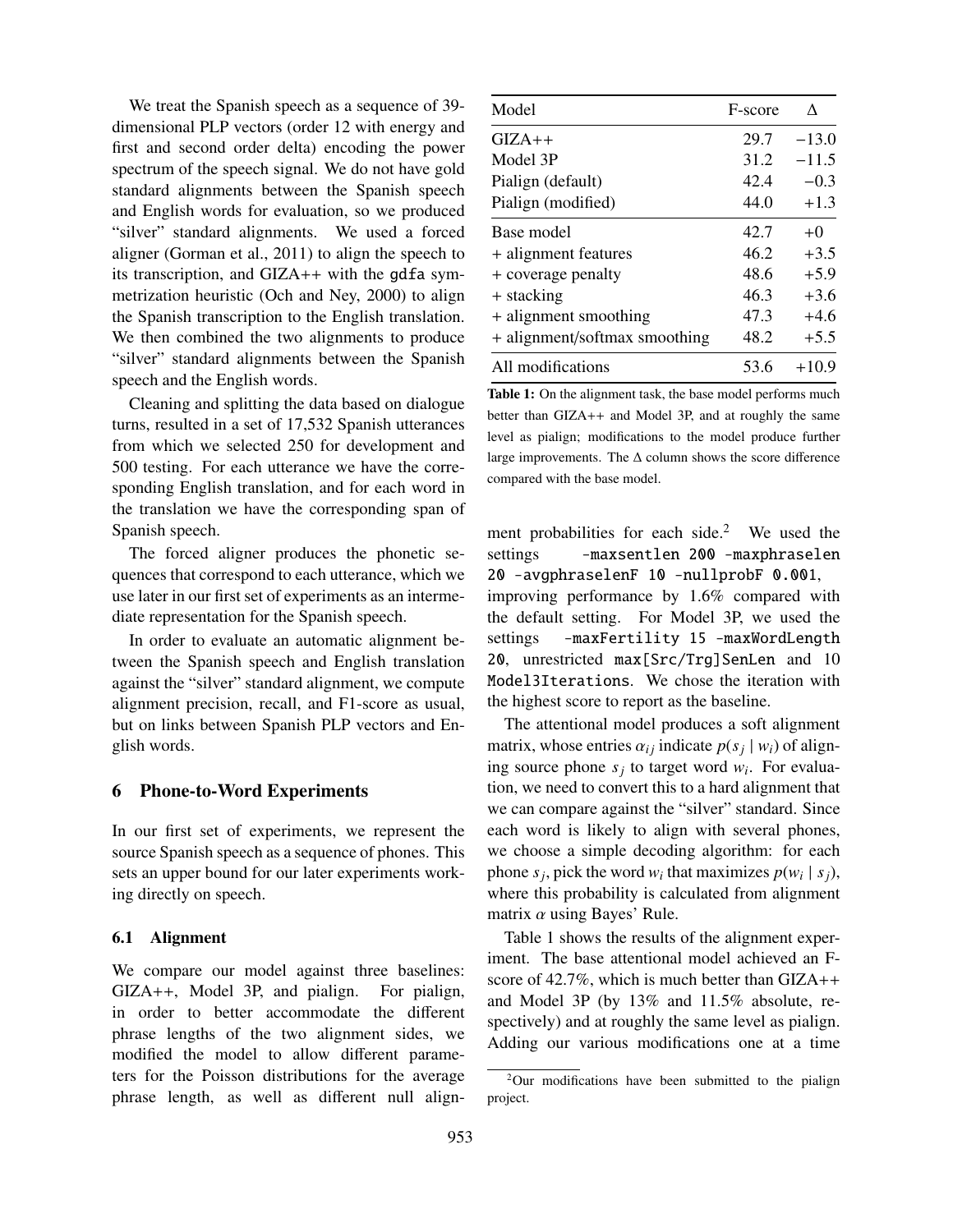|                      |              | reranker |      |
|----------------------|--------------|----------|------|
| aligner              | decoder      | none     | AM   |
| AM (all mods)        |              | 14.6     |      |
| $GIZA++$             | <b>Moses</b> | 18.2     | 19.9 |
| pialign              | <b>Moses</b> | 18.9     | 19.8 |
| pialign (mod)        | Moses        | 20.2     | 21 1 |
| Word-based Reference |              | 34 1     |      |

Table 2: BLEU score on the translation task. Using the attentional model (AM) alone (first row) significantly underperformed Moses. However, using the AM as a reranker yielded improvements across several settings. The word-based reference translation provides the upper bound for our phonemebased systems.

yields improvements ranging from 3.5% to 5.9%. Combining all of them yields a net improvement of 10.9% over the base model, which is 9.4% better than the modified pialign, 22.4% better than Model 3P, and 23.9% better than GIZA++.

#### 6.2 Translation

In this section, we evaluate our model on the translation task. We compare the model against the Moses phrase-based translation system (Koehn et al., 2007), applied to phoneme sequences. We also provide baseline results for Moses applied to word sequences, to serve as an upper bound. Since Moses requires word alignments as input, we used various alignment models: GIZA++, pialign, and pialign with our modifications. Table 2 shows that translation performance roughly correlates with alignment quality.

For the attentional model, we used all of the modifications described above except alignment smoothing. We also used more dimensions (256) for hidden states and memory cells in both encoder and decoder. The decoding algorithm starts with the symbol <s> and uses beam search to generate the next word. The generation process stops when we reach the symbol  $\langle$ /s>. We use a beam size of 5, as larger beam sizes make the decoder slower without substantial performance benefits.

As shown in Table 2, the attentional model achieved a BLEU score of 14.6 on the test data, whereas the Moses baselines achieve much better BLEU scores, from 18.2 to 20.2. We think this is because the attentional model is powerful, but we don't have enough data to train it fully given that the output space is the size of the vocabulary. Moreover, this attentional model has been configured to optimize the alignment quality rather than translation quality.

We then tried using the attentional model to rerank 100-best lists output by Moses. The model gives a score for generating the next word  $p(w_i|w_1 \cdots w_{i-1}, H_S)$  as in equation (1). We simply compute the score of a hypothesis by averaging the negative log probabilities of the output words,

score
$$
(w_1 \cdots w_n)
$$
 =  $-\frac{1}{n} \sum_{i=1}^n \log(p(w_i|w_1 \cdots w_{i-1}, H_S)),$ 

and then choosing the best scoring hypothesis. Table 2 shows the result using the attentional model as the reranker on top of Moses, giving improvements of 0.9 to 1.7 BLEU over their corresponding baselines. These consistent improvements suggest that the probability estimation part of the attentional model is good, but perhaps the search is not adequate. Further research is needed to improve the attentional model's translation quality. Another possibility, which we leave for future work, is to include the attentional model score as a feature in Moses.

Table 3 shows some example translations comparing different models. In all examples, it appears that using pialign produced better translations than GIZA++. Using the attentional model as a reranker for pialign further corrects some errors. Using the attentional model alone seems to perform the worst, which is evident in the third example where the attentional model simply repeats a text fragment (although all models do poorly here). Despite the often incoherent output, the attentional model still captures the main keywords used in the translation.

We test this hypothesis by applying the attentional model for a cross-lingual keyword spotting task where the input is the English keyword and the outputs are all Spanish sentences (represented as phones) containing a likely translation of the keyword. From the training data we select the top 200 terms as the keyword based on tf.idf. The relevance judgment is based on exact word matching. The attentional model achieved 35.8% precision, 43.3%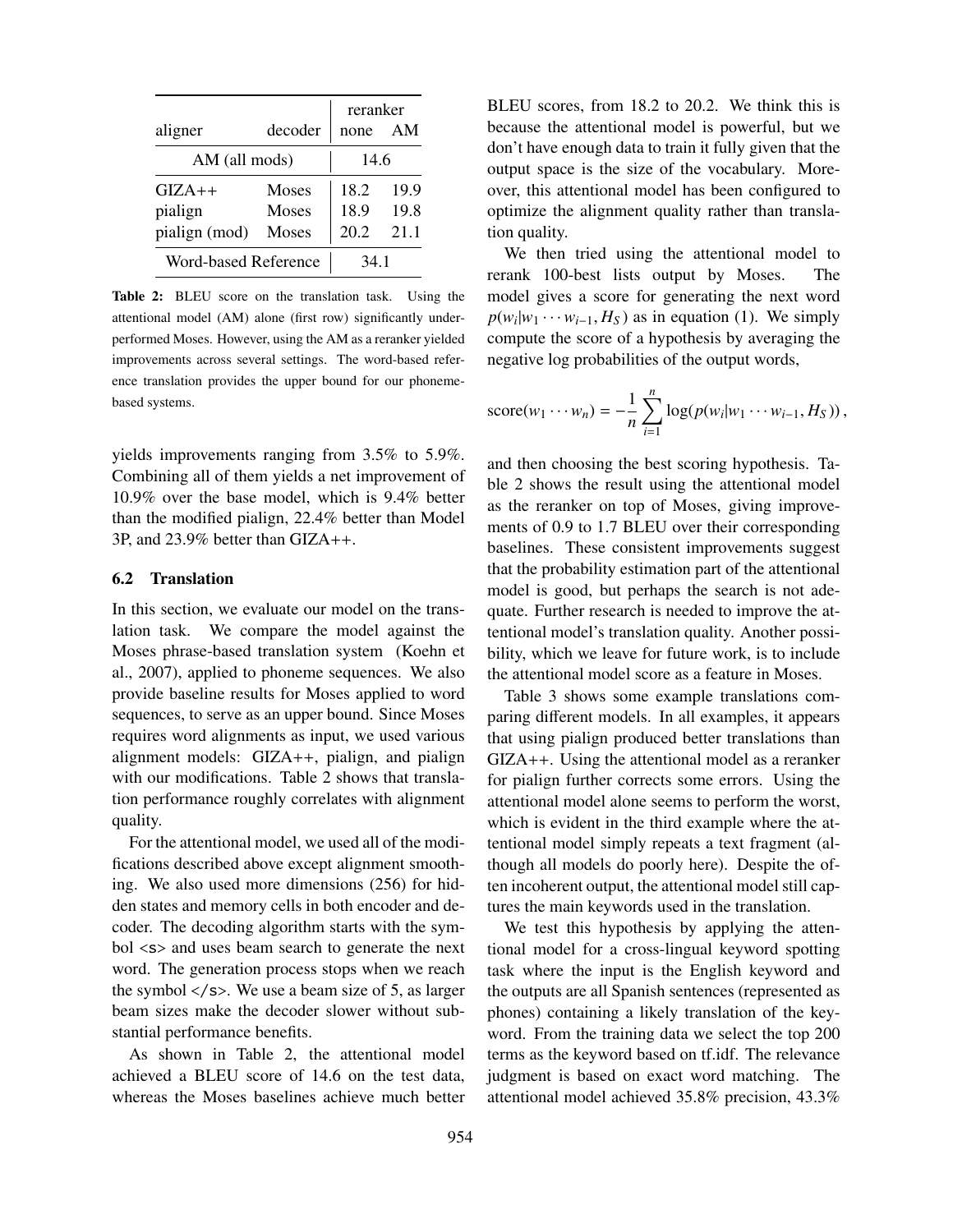recall and 36.0% F-score on average on 200 queries. Table 4 shows the English translations of retrieved Spanish sentences. In the first example, the attentional model identifies *ma˜nana* as the translation of *tomorrow*. In the second example, it does reasonably well by retrieving 2 correct sentences out of 3, correctly identifying *dejamos* and *salgo* as the translation of *leave*.

# 7 Speech-to-Word Experiments

In this section, we represent the source Spanish speech as a sequence of 39 dimensional PLP vectors. The frame length is 25ms, and overlapping frames are computed every 10ms. As mentioned in Section 4.1, we used a pyramidal RNN to reduce the speech representation size. Other than that, the model used here is identical to the first set of experiments.

Using this model directly for translation from speech does not yield useful output, as is to be expected from the small training data, noisy speech data, and an out-of-domain language model. However, we are able to produce useful results for the ASR and alignment tasks, as presented below.

|                         | PER $(\% )$ |
|-------------------------|-------------|
| Our model               | 24.3        |
| $Our model + monotonic$ | 22 3        |
| Chorowski et al. (2014) | 18.6        |
| Graves et al. (2013)    | 17.7        |

Table 5: Phone-error-rate (PER) for various models evaluated on TIMIT

#### 7.1 ASR Evaluation

To illustrate the utility of our approach to modelling speech input, first, we evaluate on the more common ASR task of phone recognition. This can be considered as a sub-problem of translation, and moreover, this allows us to benchmark our approach against the state-of-the-art in phone recognition. We experimented on the TIMIT dataset. Following convention, we removed all the SA sentences, evaluated on the 24 speaker core test set and used the 50 auxiliary speaker development set for early stopping. The model was trained to recognize 48 phonemes and was mapped to 39 phonemes for testing. We extracted 39 dimensional PLP features from the TIMIT dataset and trained the same model without any modification. Table 5 shows the performance of our model. It performs reasonably well compared with the state-of-the-art (Graves et al., 2013), considering that we didn't tune any hyper-parameters or feature representations for the task. Moreover, our model is not designed for the monotonic constraints inherent to the ASR problem, which process the input without reordering. By simply adding a masking function (equation 2 from Chorowski et al. (2014)) to encourage the monotonic constraint in the alignment function, we observe a 2% PER improvement. This is close to the performance reported by Chorowski et al. (2014) (Table 5), despite the fact that they employed user-adapted speech features.

#### 7.2 Alignment Evaluation

We use alignment as a second evaluation, training and testing on parallel data comprising paired Spanish speech input with its English translations (as described in §5), and using the speech-based modelling techniques (see §4.) We compare to a naive baseline where we assume that each English letter (not including spaces) corresponds to an equal number of Spanish frames. The results of our attentional model and the baseline are summarized in Table 6. The attentional model is substantially lower than the scores in Table 1, because the PLP vector representation is much less informative than the gold phonetic transcription. Here, we have to identify phones and their boundaries in addition to phoneword alignment. However, the naive baseline does surprisingly well, presumably because our (unrealistic) choice of Spanish-English does not have very much reordering.

Figure 3 presents some examples of Spanish speech and English text, showing a heat map of the alignment matrix  $\alpha$  (before smoothing). Due to the pyramidal structure of the encoder, each column roughly corresponds to 80ms. In the example on the left, the model is confident at aligning *a little* with columns 1–5, which corresponds roughly to their correct Spanish translation *algo*. We misalign the word *of* with columns 8–10, when the correct alignment should be columns 5–6, corresponding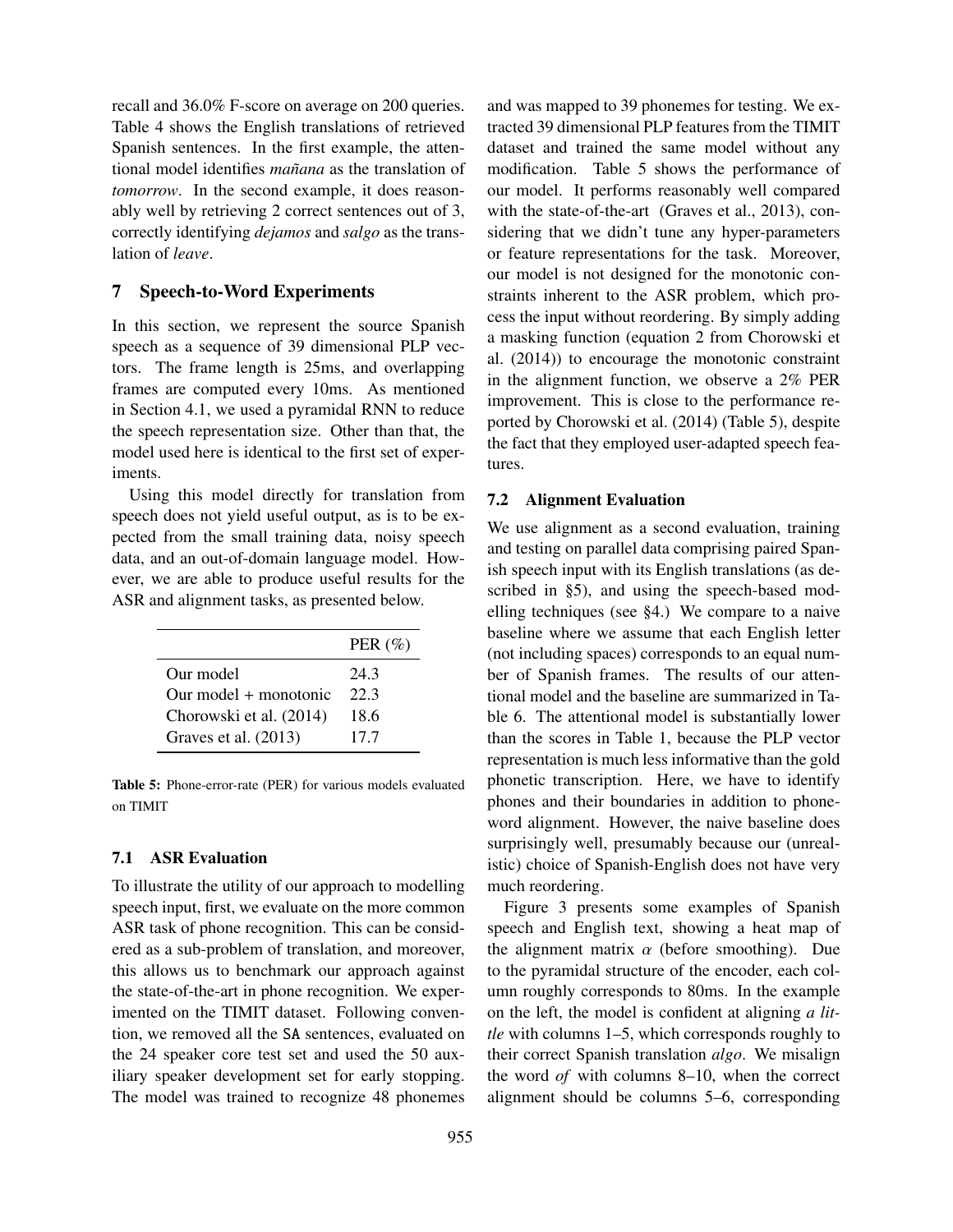| Phones              | sil e m e di h o k e t e i B a a y a m a r sp a y e r o a n t e a y e r sp sil        |
|---------------------|---------------------------------------------------------------------------------------|
| Transcription       | eh, me dijo que te iba a llamar, ayer, o anteayer                                     |
| AM                  | eh, he told me that she was going to call, yesterday before yesterday                 |
| Giza                | oh, he told me that you called yesterday or before yesterday.                         |
| Mod. Pialign        | eh, she told me that I was going to call yesterday or before yesterday.               |
| Mod. Pialign $+ AM$ | eh, he told me that I was going to call, yesterday or before yesterday.               |
| Reference           | eh, he told me that he was going to call you, yesterday, or the day before yesterday. |
| Phones              | sil i tukomo a se sta Dohwani to e sta stra Bahandoke spesta sa syendo sil            |
| Transcription       | y tú, cómo has estado, juanito, estás trabajando, qué estás haciendo.                 |
| AM                  | and how have you been working, are working?                                           |
| <b>GIZA</b>         | and how are you Juanito, are you job, what are you doing?                             |
| Mod. pialign        | and how have you been Juanito are you working, what are you doing?                    |
| Mod. pialign $+AM$  | and how have you been Juan, are you working, what are you doing?                      |
| Reference           | and how have you been, Juanita, are you working, what are you doing.                  |
| Phones              | sil tengokeas erleelas eo as ikomoaunhar Dininfantil sp sil                           |
| Transcription       | tengo que hacerle el aseo así como a un jardín infantil -                             |
| AM                  | I have to have to him like to like that to $\langle \text{unkA} \rangle$              |
| <b>GIZA</b>         | I have to do the, the how a vegetable information in the.                             |
| Mod. pialign        | I have to do the that like to a and it was, didn't you don't have the.                |
| Mod. pialign $+ AM$ | I have to make the or like to a and it was, didn't you don't have the -               |
| Reference           | I have to clean it like a kindergarten                                                |

Table 3: Translation examples for various models: the attentional model (AM), the standard Moses with GIZA++ aligner (giza), with modified Pialign aligner (Mod. pialign) and using the attentional model as reranker on top of pialign.

#### Keyword : tomorrow

El va mañana para Caracas. A qué va a Caracas él.

Y mañana, y mañana o pasado te voy a poner un paquete.

Oh, no, Julio no sé a dónde está y va mañana a Caracas, está con Richard.

Oye, qué bueno, entonces nos vamos tempranito en la mañana

No, aquí la gente se acuesta a las dos de la mañana.

#### Keyword : leave

Todo , organizar completo todo , desde los alquileres , la comida , mozo , cantina , todo lo pongo yo aqu´ı Y entonces dónde lo dejamos pagando estacionamiento y pagando seguro Sí, el veintiuno. yo salgo de para aquí el dieciséis para florida, y el veintiuno llego a Caracas.

Table 4: Examples of cross-lingual keyword spotting using the attentional model. The bolded terms in the retrieved text are based on manual inspection.



Figure 3: PLP-word alignment examples. The heat maps shows the alignment matrix which is time-aligned with the speech signals and their transcriptions.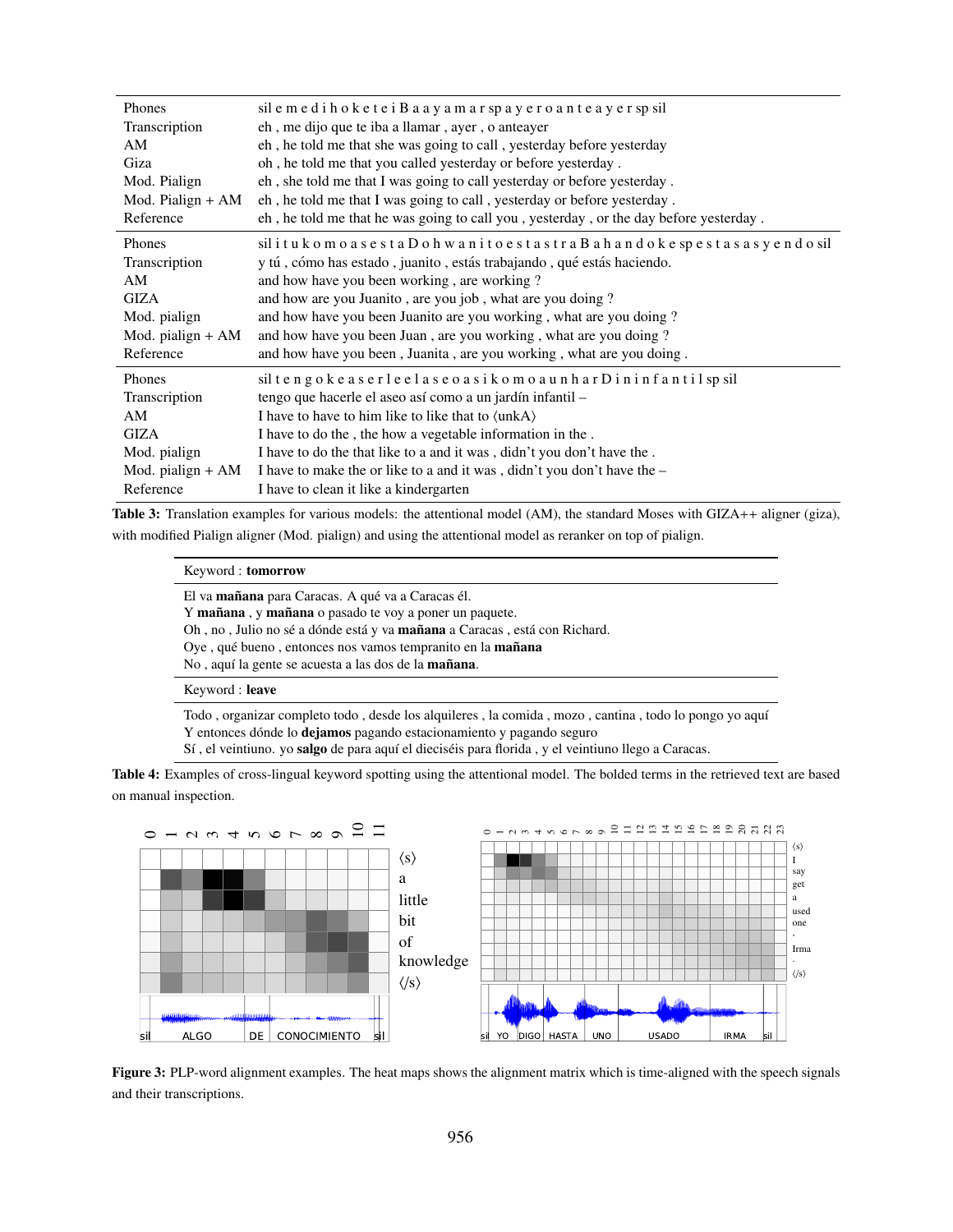| ASR  | aligner        | F1   |
|------|----------------|------|
| none | Naive baseline | 31.7 |
| none | AM (all mods)  | 26.4 |
| CZ.  | AM (all mods)  | 28.0 |
| hu   | AM (all mods)  | 27.9 |
| ru   | AM (all mods)  | 27.4 |
| es   | $GIZA++$       | 29.7 |

Table 6: Alignment of Spanish speech to English translations. In the first two rows, no gold or automatic transcriptions of any sort are used. In the next three rows, non-Spanish phone recognizers (cz, hu, ru) are used on the Spanish speech and the attentional model is run on the noisy transcription; this does better than no transcriptions. The last row is an unfair comparison because it uses gold Spanish (es) phonetic transcriptions; nevertheless, our model performs nearly as well.

to Spanish translation *de*. The word *knowledge* is aligned quite well with columns 7–10, corresponding to Spanish *conocimiento*. The example on the right is for a longer sentence. The model is less confident about this example, mostly because there are words that appear infrequently, such as the personal name *Irma*. However, we are still observing diagonal-like alignments that are roughly correct. In both examples, the model correctly leaves silence (sil) unaligned.

As a middle ground between assuming gold phonetic transcriptions (cf. Section 6) and no transcriptions at all, we use noisy transcriptions by running speech recognizers for other languages on the Spanish speech: Russian (ru), Hungarian (hu) and Czech (cz) (Vasquez et al., 2012). These distantly related languages were chosen to be a better approximation to the low-resource scenario. All three models perform better than operating directly on the speech signal (Table 6), and notably, the Russian result is nearly as good as GIZA++'s performance on gold phonetic transcriptions.

# 8 Conclusion

This paper reports our work to train models directly on parallel speech, i.e. source-language speech with English text translations that, in the low-resource setting, would have originated from spoken translations. To our knowledge, it is the first exploration of this type. We augmented the Spanish Fisher and CALLHOME datasets and extended the alignment F1 evaluation metric for this setting. We extended the attentional model of Bahdanau et al. to work on parallel speech and observed improvements relative to all baselines on phone-to-word alignment. On speech-to-word alignment, our model, without using any knowledge of Spanish, performs almost as well as GIZA++ using gold Spanish transcriptions.

Language pairs with word-order divergences and other divergences will of course be more challenging than Spanish-English. This work provides a proofof-concept that we hope will spur future work towards solving this important problem in a true lowresource language.

## Acknowledgments

This work was partly conducted during Duong's internship at ICSI, UC Berkeley and partially supported by the University of Melbourne and National ICT Australia (NICTA). We are grateful for support from NSF Award 1464553 and the DARPA LORELEI Program. Cohn is the recipient of an Australian Research Council Future Fellowship FT130101105.

## References

- Steven Abney and Steven Bird. 2010. The Human Language Project: Building a universal corpus of the world's languages. In *Proceedings of ACL*, pages 88– 97.
- Nii O. Attoh-Okine. 1999. Analysis of learning rate and momentum term in backpropagation neural network algorithm trained to predict pavement performance. *Advances in Engineering Software*, 30(4):291–302.
- Dzmitry Bahdanau, Kyunghyun Cho, and Yoshua Bengio. 2015. Neural machine translation by jointly learning to align and translate. In *Proceedings of ICLR*.
- Steven Bird and David Chiang. 2012. Machine translation for language preservation. In *Proceedings of COLING*, pages 125–134, Mumbai, India.
- Steven Bird, Lauren Gawne, Katie Gelbart, and Isaac McAlister. 2014. Collecting bilingual audio in remote indigenous communities. In *Proceedings of COLING*, pages 1015–1024.
- Steven Bird. 2010. A scalable method for preserving oral literature from small languages. In *The Role of Digital Libraries in a Time of Global Change: 12th Inter-*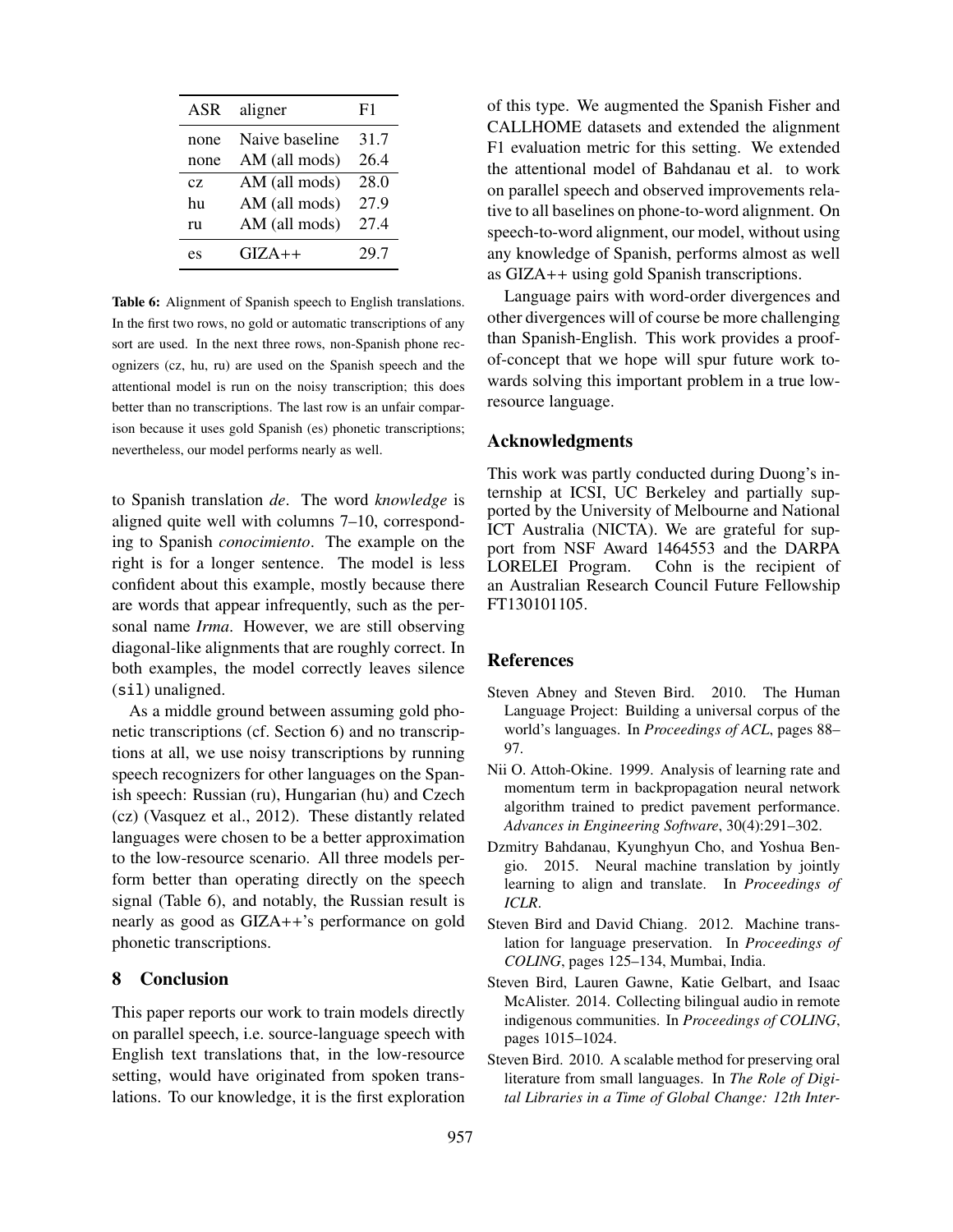*national Conference on Asia-Pacific Digital Libraries*, pages 5–14, Berlin, Heidelberg. Springer-Verlag.

- Peter E. Brown, Stephen A. Della Pietra, Vincent J. Della Pietra, and Robert L. Mercer. 1993. The mathematics of statistical machine translation: Parameter estimation. *Computational Linguistics*, 19(2).
- Mauro Cettolo, Christian Girardi, and Marcello Federico. 2012. WIT<sup>3</sup>: Web inventory of transcribed and translated talks. In *Proceedings of EAMT*, pages 261–268.
- William Chan, Navdeep Jaitly, Quoc V. Le, and Oriol Vinyals. 2016. Listen, attend and spell: A neural network for large vocabulary conversational speech recognition. In *Proceedings of ICASSP*.
- Jan Chorowski, Dzmitry Bahdanau, Kyunghyun Cho, and Yoshua Bengio. 2014. End-to-end continuous speech recognition using attention-based recurrent NN: first results. In *Proceedings of NIPS Workshop on Deep Learning and Representation Learning*.
- Jan K. Chorowski, Dzmitry Bahdanau, Dmitriy Serdyuk, Kyunghyun Cho, and Yoshua Bengio. 2015. Attention-based models for speech recognition. In *Proceedings of NIPS*, pages 577–585.
- Trevor Cohn, Cong Duy Vu Hoang, Ekaterina Vymolova, Kaisheng Yao, Chris Dyer, and Gholamreza Haffari. 2016. Incorporating structural alignment biases into an attentional neural translation model. In *Proceedings of NAACL HLT*.
- John Duchi, Elad Hazan, and Yoram Singer. 2011. Adaptive subgradient methods for online learning and stochastic optimization. *Journal of Machine Learning Research*, 12:2121–2159.
- Chris Dyer, Victor Chahuneau, and Noah A. Smith. 2013. A simple, fast, and effective reparameterization of IBM Model 2. In *Proceedings of NAACL HLT*, pages 644–648.
- Kyle Gorman, Jonathan Howell, and Michael Wagner. 2011. Prosodylab-Aligner: A tool for forced alignment of laboratory speech. *Canadian Acoustics*, 39(3):192–193.
- Alex Graves, Santiago Fernández, Faustino Gomez, and Jürgen Schmidhuber. 2006. Connectionist temporal classification: labelling unsegmented sequence data with recurrent neural networks. In *Proceedings of ICML*, pages 369–376. ACM.
- Alex Graves, Abdel-rahman Mohamed, and Geoffrey E. Hinton. 2013. Speech recognition with deep recurrent neural networks. In *Proceedings of ICASSP*, pages 6645–6649.
- Hynek Hermansky. 1990. Perceptual linear predictive (PLP) analysis for speech. *Acoustical Society of America*, pages 1738–1752.
- Sepp Hochreiter and Jürgen Schmidhuber. 1997. Long short-term memory. *Neural Computation*, 9(8):1735– 1780.
- Philipp Koehn, Hieu Hoang, Alexandra Birch, Chris Callison-Burch, Marcello Federico, Nicola Bertoldi, Brooke Cowan, Wade Shen, Christine Moran, Richard Zens, Christ Dyer, Ondřej Bojar, Alexandra Constantin, and Evan Herbst. 2007. Moses: Open source toolkit for statistical machine translation. In *Proceedings of ACL (Interactive Poster and Demonstration Sessions)*, pages 177–180.
- Chia-ying Lee, Yu Zhang, and James Glass. 2013. Joint learning of phonetic units and word pronunciations for ASR. In *Proceedings of EMNLP*, pages 182–192.
- Thang Luong, Hieu Pham, and Christopher D. Manning. 2015. Effective approaches to attention-based neural machine translation. In *Proceedings of EMNLP*, pages 1412–1421.
- Andrew L. Maas, Ziang Xie, Dan Jurafsky, and Andrew Y. Ng. 2015. Lexicon-free conversational speech recognition with neural networks. In *Proceedings of NAACL HLT*, pages 345–354.
- Graham Neubig, Taro Watanabe, Eiichiro Sumita, Shinsuke Mori, and Tatsuya Kawahara. 2011. An unsupervised model for joint phrase alignment and extraction. In *Proceedings of NAACL HLT*, pages 632–641.
- Graham Neubig, Taro Watanabe, Shinsuke Mori, and Tatsuya Kawahara. 2012. Machine translation without words through substring alignment. In *Proceedings of ACL*, pages 165–174.
- Franz Josef Och and Hermann Ney. 2000. Improved statistical alignment models. In *Proceedings of ACL*, pages 440–447.
- Mohammad Pezeshki. 2015. Sequence modeling using gated recurrent neural networks. *arXiv preprint arXiv:1501.00299*.
- Matt Post, Gaurav Kumar, Adam Lopez, Damianos Karakos, Chris Callison-Burch, and Sanjeev Khudanpur. 2013. Improved speech-to-text translation with the Fisher and Callhome Spanish–English speech translation corpus. In *Proceedings of IWSLT*.
- Nitish Srivastava, Geoffrey Hinton, Alex Krizhevsky, Ilya Sutskever, and Ruslan Salakhutdinov. 2014. Dropout: A simple way to prevent neural networks from overfitting. *Journal of Machine Learning Research*, 15:1929–1958.
- Felix Stahlberg, Tim Schlippe, Sue Vogel, and Tanja Schultz. 2012. Word segmentation through crosslingual word-to-phoneme alignment. In *Proceedings of the IEEE Spoken Language Technology Workshop (SLT)*, pages 85–90.
- Ilya Sutskever, Oriol Vinyals, and Quoc V. Le. 2014. Sequence to sequence learning with neural networks. In *Proceedings of NIPS*, pages 3104–3112.
- Henk Van den Heuvel, Khalid Choukri, Chr Gollan, Asuncion Moreno, and Djamel Mostefa. 2006. Tc-